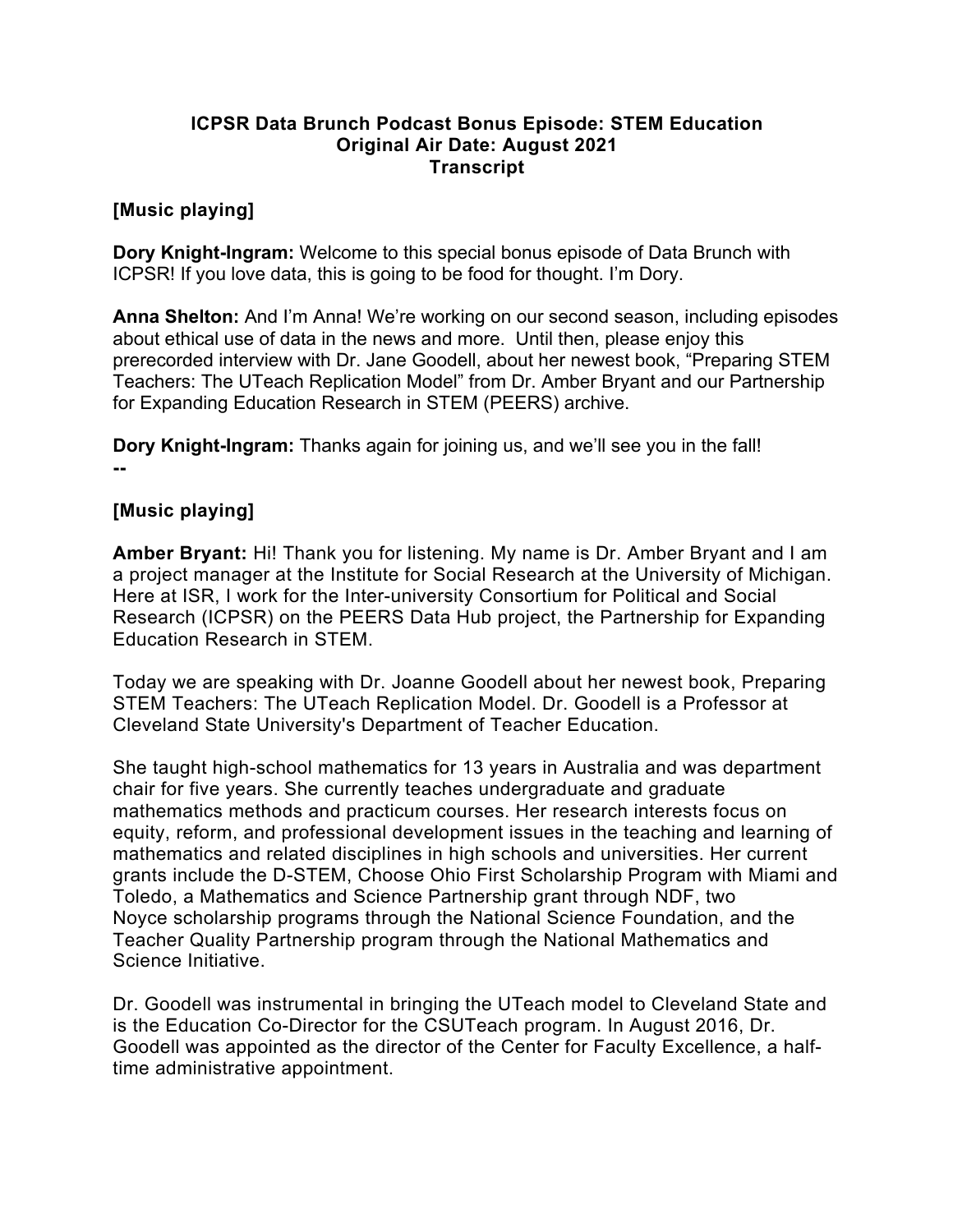Her co-authored book, which we will be discussing today, is entitled, Preparing STEM Teachers: The UTeach Replication Model. This book is a true testament to her scholarship and expertise in the field of teacher preparation and STEM training. Dr. Goodell, thank you so much for joining us today. If it's ok with you, I'm just going to jump right in with our questions.

## **Joanne Goodell:** Certainly

**Amber Bryant:** Okay, awesome. So your book is specifically about preparing STEM teachers in the UTeach Model. Can you tell us what the UTeach Model is and how it helped to inspire the compilation of this book?

**Joanne Goodell:** I'd be pleased to. The UTeach Model began at the University of Texas in Austin in 1997 to help overcome the severe shortage of mathematics and science teachers in the state and nationally. It was designed by both teacher educators and STEM faculty and it consists of 10 courses in education, in STEM education. It is based on obtaining a content degree in either mathematics or science at the same time as you're doing those courses in education and completing field experiences in local schools. And this is a model that many schools, many universities had approximated but the UTeach Institute wanted to replicate that across the country. And so they were able to obtain a large grant from the Exxon Mobil Foundation and other foundations to provide initial seed funding for other universities to implement that program. And so that's why it's known as a replication model because the universities that are currently implementing that model are following the plan and the sequence of courses that the University of Texas at Austin originally began in 1997.

**Amber Bryant:** Gotcha. So it sounds like STEM teaching is very unique. Can you speak a bit to the challenges that universities face when preparing STEM teachers and how this training model helps with that?

**Joanne Goodell:** Well STEM programs, as you know, are expensive to run. And in terms of the teaching of the STEM subjects, we really need to get the teachers in the field as soon as possible so that they get a wide variety of different pre-service teaching experiences. And that's something that this model does a very good job with and that's not something that was common prior to the UTeach Model. So there are five different field experiences, starting with some students in their freshman year. They go out to a school in pairs, so there's two students together, it's a little bit less scary. They teach at the elementary-middle school level, one or two lessons very much guided by the faculty who are teaching them in those introductory courses. They're called: Step 1 and Step 2, and through those introductory courses, they get to try out teaching. And so they're exposed to the world of teaching very early in the program and that gives them an opportunity to say, "Yes, this is something that I really want to do", or "Maybe it's not for me".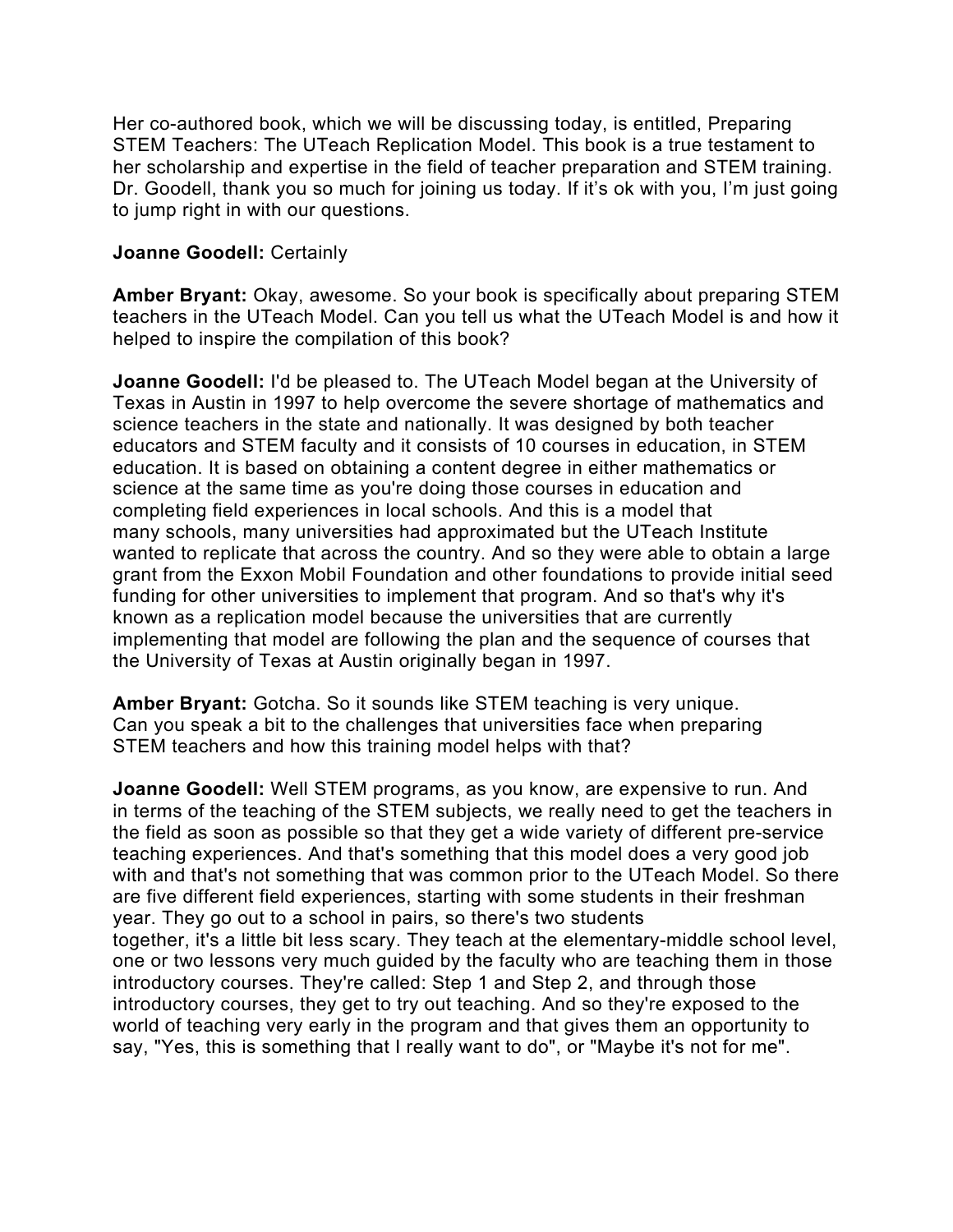So it, the recruitment of students is really greatly enhanced with those two introductory courses because they are only one credit hour each and there's no penalty for not continuing. And it gives them an opportunity to try out teaching and see if that's really what they want to do in the long term. Prior to these kinds of models, many programs did not have any field experience until the students were in their junior year, which is kind of a long way down the line to find out that, "Actually, I don't really enjoy working with students." or "I'm scared to stand up in front of a room of students."

**Amber Bryant:** [laughs and mm-hmms]

**Joanne Goodell:** And so then, you know, that kind of puts the program, you know completion part of the program way behind if they then have to switch to some other program. So I think this model, with the field experiences, is really a key part of the model, helps students make that decision, and helps them stick with the program because they know that it is something that they really want to do.

**Amber Bryant:** Yeah, I love that. I actually went through education programs, that's what my Ph.D. is in, and I taught high school English for a while before pursuing higher ed. And you're absolutely right, I did not get into the classroom until the end, (laughs) the very end. And some of my classmates did change their minds, they realized that it wasn't what they thought it would be. And I definitely like that part of this model, that early field experience I think is really valuable, and that was a very smart move to make in a teaching preparation program. So that's really awesome to hear.

**Joanne Goodell:** Well, I also think that the ... Another part of the model ... I'll just say that there are nine elements of success in the UTeach replication model. Another part is that the university commits to having full-time faculty, they might be clinical faculty or they might be regular tenure track faculty, but full-time faculty who are teaching the education courses and are supervising the students in the field experience. So they go to a school and a full-time faculty member is, you know, part of that experience. Those teachers are called Master Teachers. And not only are they responsible for teaching the early field classes but they also develop partnerships with the schools and they, you know, really focus on the teaching side of the program. They also do, in many cases, a lot of advising for the students. And so the students, you know, the pre-service teachers feel very connected to those Master Teachers in the early parts of the program. And because they're full-time, they're on campus, they're available, and they're fully involved with the program. I think many teacher education programs that are not in the UTeach Model, employ external or part-time supervisors because of the shortage of full-time faculty. And, you know, there's a whole lot of research around that and, you know, programs with accreditation issues and so on.

But definitely, UTeach Models use of Master Teachers and full-time faculty in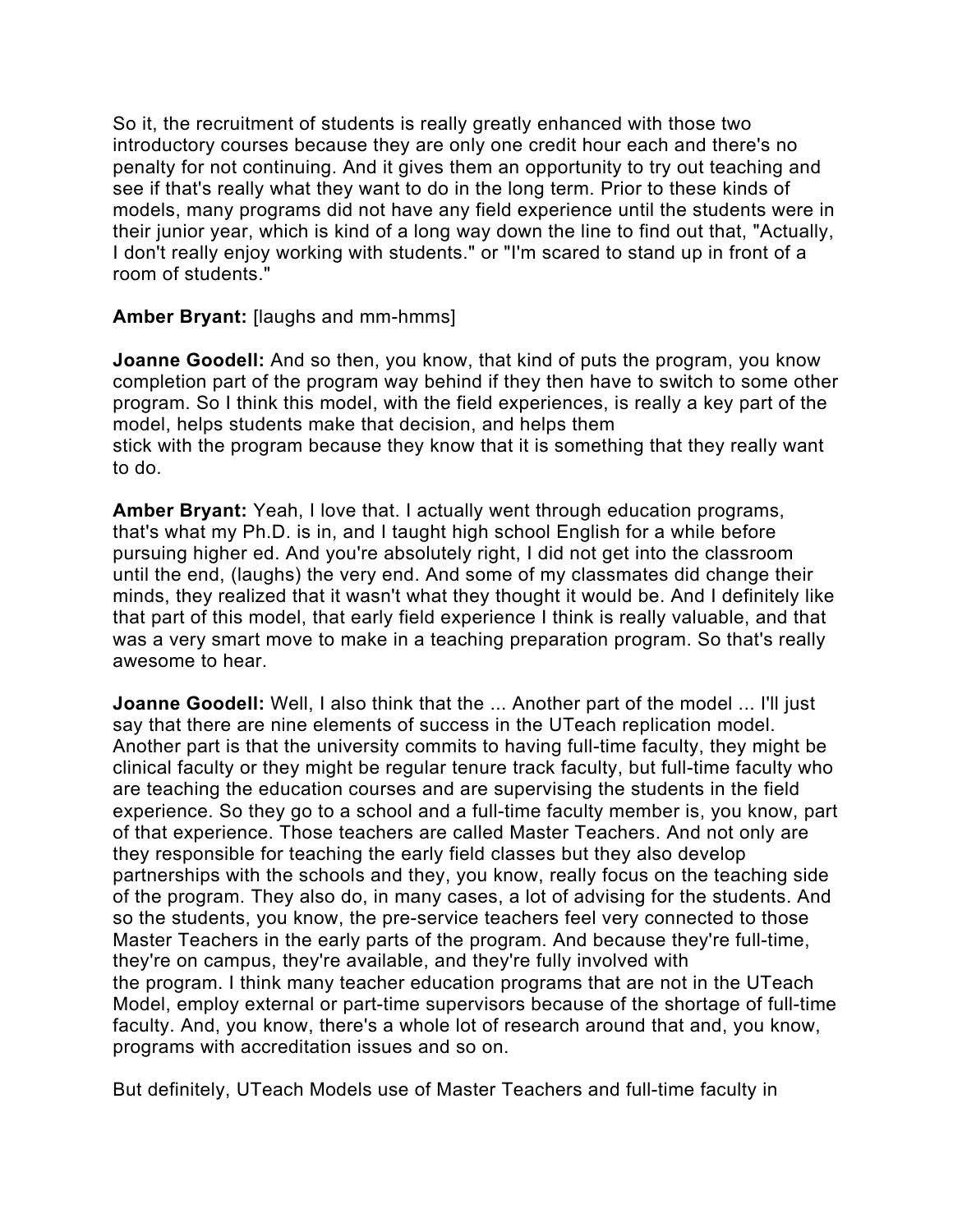the field experiences is unique and I'm sure does contribute to the success of the program.

**Amber Bryant:** Wow. Yeah, that relationship building goes into my next question about retention, which is always a hot topic in teaching these teacher preparation programs. Does this model address that in any way or can it help with retention and recruitment?

**Joanne Goodell:** Well, absolutely. There's many parts of the program that help with the recruitment. And one of the is, as I just mentioned, the early field classes, the Step 1 and Step 2. In some universities, they are able to provide those free. So that's kind of a, you know, a recruiting tool as well because you can try out teaching for free.

So that helps recruit the students. We go, faculty and Master Teachers, go to introductory math and science courses, and just tell students about those, (coughs) about these Step 1 and Step 2 (excuse me) and that is definitely a very important recruiting tool, that they can try it out for free and just see how they like it. Because many students will report, particularly students in pre-med programs as I'm sure you're aware in your role, many students would like to be in the medical professions but the entrance requirements are pretty steep and a lot of students don't make it into the medical field or not into the field that they want to.

So many of them have not even thought about being a teacher and after they've tried teaching in the Step 1 class, realize "Gosh, I really enjoyed that" and "This is going to be something that I could have as a second, you know a backup kind of thing. What if I don't get into medical school?" But many of them realize that "Well, actually I don't want to go to medical school anymore, I want to be a teacher."

And so it does give them an alternate career path. And because they are getting a degree in either math or science, they still have that option to go on into graduate school and become, you know, science research or do another kind of math or science-based career. But with this, because it's rolled into the four-year degree plan they can finish their four-year degree plan with a teaching license and their regular degree.

So they have two career options and that's a very important recruiting tool as well.

**Amber Bryant:** Oh, that is so awesome! And that's exactly what happened for me in undergrad. I was an English major and I took a class that had me going to high schools for a writing workshop, and I had no idea that I was going to fall in love with the classroom. And I've never left, like since that moment I was a teacher ever since. I said, "I love this! I can't believe they would pay me to do this (laughs)." And it has been my passion ever since.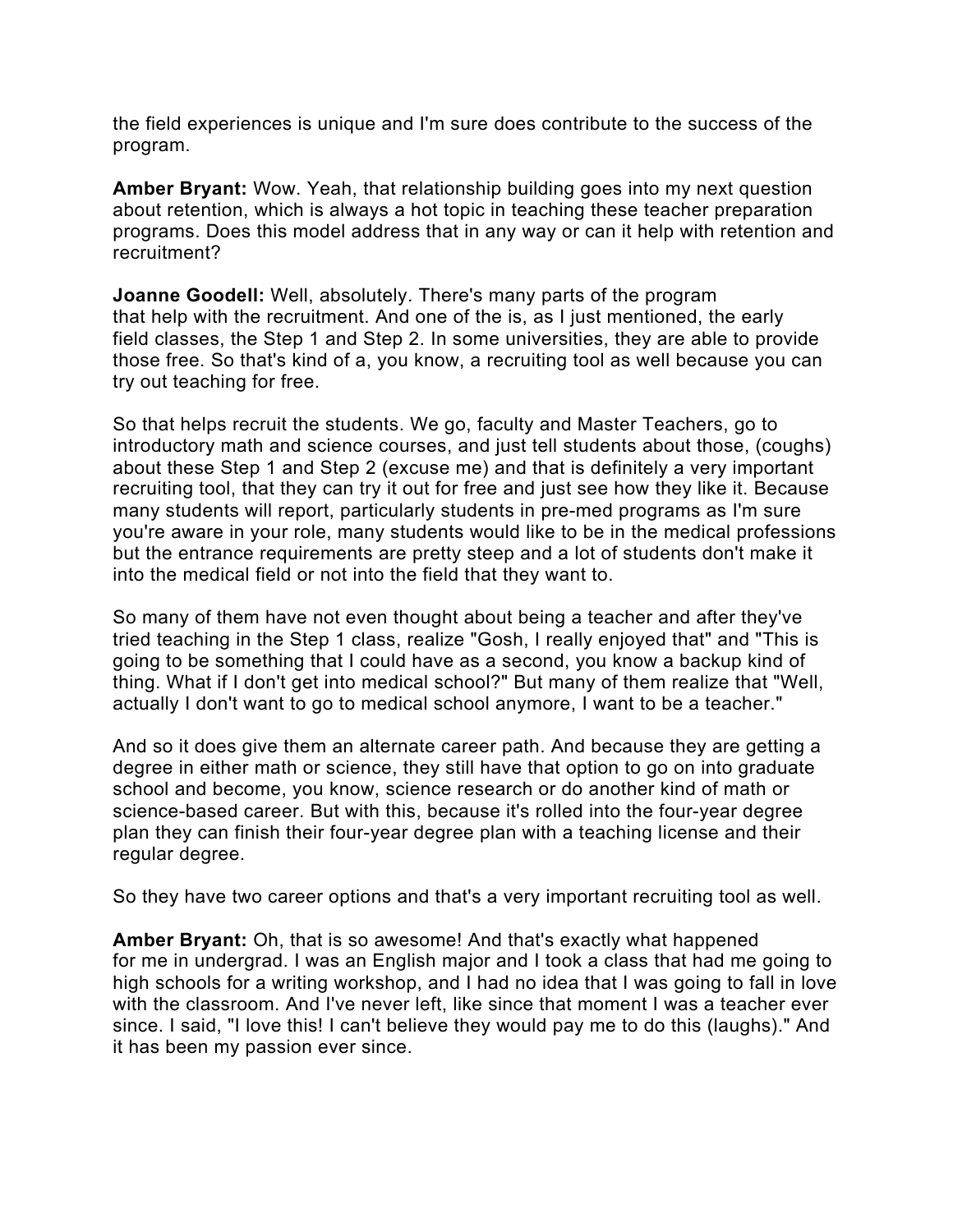So it is so good to hear that that is still happening and that teachers and faculty are aware that that exposure sometimes is all that a student needs. Because you don't know what you don't know.

#### **Joanne Goodell:** Correct.

**Amber Bryant:** That's really awesome to hear. So when you wrote the book, who was your intended audience in your mind? And how did you hope the book would be used and referenced in the future?

**Joanne Goodell:** Let me just put a little word in there. I was the Editor of the book. So what that means is, I invited 29 sets of people to write the chapters and we edited them together, Selma Koc and myself, had them published in this book. So I wrote a couple of chapters with a couple of other authors. But there are, I think, over 50 authors or maybe even a little bit more than that, who wrote the chapters about the book, about the program, I should say. And what we hoped is that other universities considering how to improve their recruitment of STEM teachers and their production of STEM teachers, so increase the number of STEM teachers they are putting out there, that they would be the audience,

part of the audience for the book. Also, we hoped to garner some kind of international audience, other countries, to see how successful this program has been. And for policymakers to say, really we need to be supporting programs like this because they are very expensive to run. For university administrators to see how being part of a huge national network of now 45 universities and 11 HBCUs, so we're now well into the 55-60 range of universities that are replicating these programs. So all of the faculty at both universities as well, so we're hoping it has a very wide audience. And thank you for the invite today! That will help us.

**Amber Bryant:** Yes! That is so awesome to hear. I love to hear that because as I was reading through the book, I'm like, "This is a great model! (laughs) I hope that it is making its way around." So that's awesome to hear, especially to hear it's at the HBCUs. You know, that's often an untouched audience. So I like that.

This is the last question, we're going to conclude for today. But as a takeaway, what can you tell professors, scholars, and other university staff members, just a piece of advice that they could add to their programs when they're preparing their STEM teachers, whether or not they have the UTeach model, what is one thing that maybe they could do to kind of help with their students' preparation?

**Joanne Goodell:** That's a very intriguing question. (laughs) There are so many pieces of advice I could give. But I think having the Master Teacher model, where you have full-time clinical faculty involved in the field experiences from the beginning of their program through to the student teaching and even beyond, which is something that the UTeach Model promotes as well, is really one of the key elements. I think because there is that continuity, they know the students